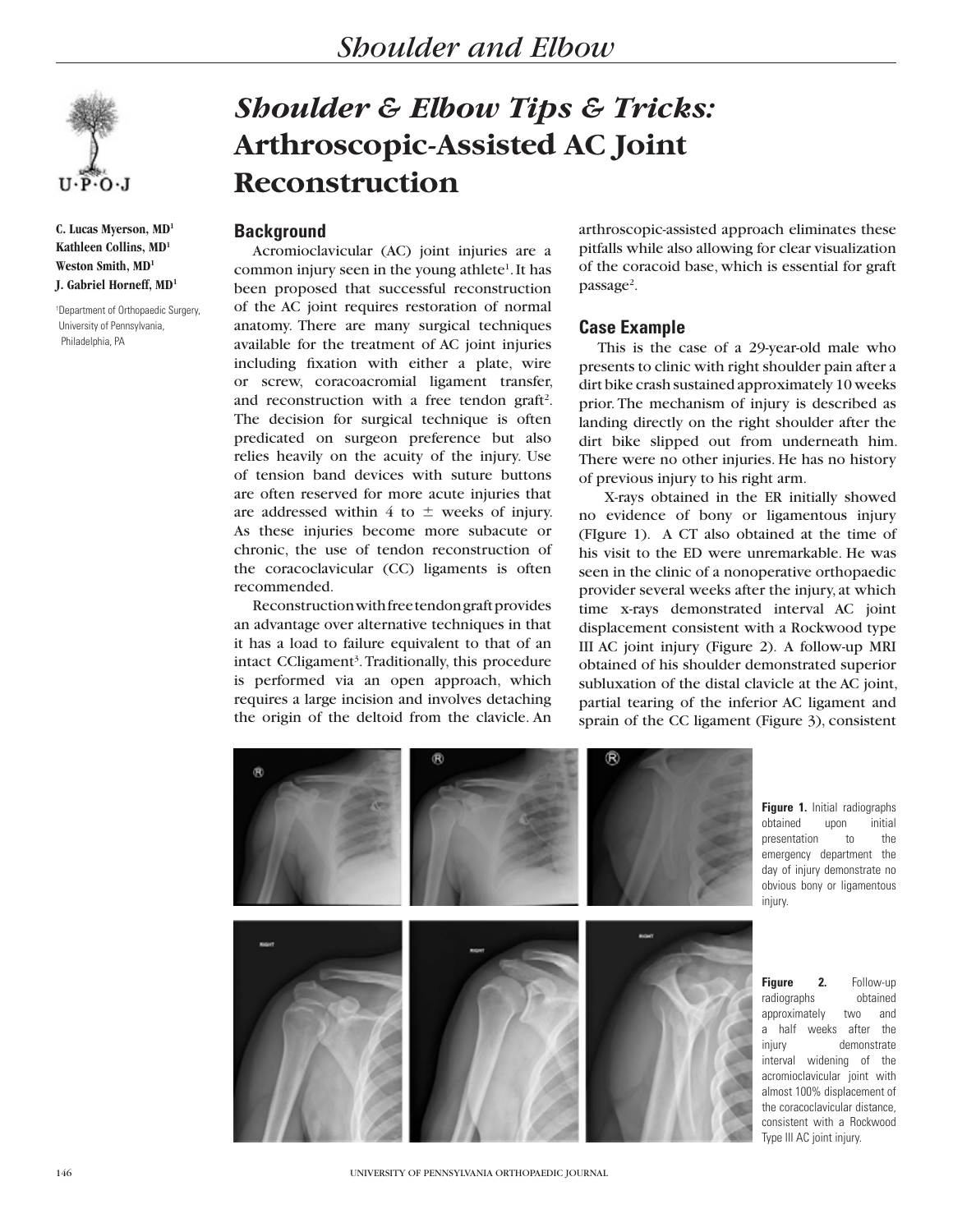

**Figure 3.** MRI of the right shoulder without contrast demonstrating partial tearing of the inferior AC ligament as well as a sprain of the CC ligaments with likely partial tearing of the trapezoidal ligament.

with radiographic findings. He was seen by a Sports surgeon 11 weeks after his injury at which time x-rays of bilateral AC joints demonstrated a Type III AC joint injury (Figure 4). He was subsequently referred to our clinic.

Upon presentation physical exam was notable for a prominence over the AC joint with superior displacement of the distal clavicle relative to the acromion. There was no appreciable skin tenting present. The patient endorsed significant tenderness to palpation overlying the AC joint. The AC joint was mobile and reducible. Range of motion was notable for external rotation to 70° with the arm at his side and 130° of forward elevation. He had 5/5 strength and a negative lag sign. Pain and an audible click were present within the AC joint with cross-body adduction.

Having failed conservative management in conjunction with having continued pain and instability, the discussion about surgical management was had with the patient. He was consented for an arthroscopic-assisted open reconstruction of the AC joint using semitendinosus allograft.

#### **Author's Preferred Technique**

The patient is seen and marked in the preoperative holding area. The patient is brought to the operating room and transferred from the stretcher to the table. After induction of general endotracheal anesthesia, the patient is placed in the beach chair position. The affected upper extremity is prepped and draped in the usual, sterile fashion. After surgical time out, a C-arm is brought in from the ipsilateral side to

fluoroscopically visualize the AC joint. A reduction maneuver is performed under fluoroscopy to confirm that the AC joint is reducible (Figure 5).

Attention is turned to the shoulder for a diagnostic arthroscopy through a standard posterior portal. A systematic evaluation is performed of the glenohumeral joint surfaces, subscapularis tendon, biceps tendon, labrum, glenohumeral recesses and rotator cuff to identify concomitant intra-articular pathologies. An anterior portal is then created through the rotator interval, through which a shaver can be introduced to prepare the undersurface of the coracoid. A secondary anterior inferior portal is then established through which the arthroscopic shaver can be introduced to allow for complete preparation of the undersurface of the coracoid. Both of these anterior portals are created above the superior border of the subscapularis to avoid injury. The use of the  $70^{\circ}$  scope helps to obtain a better view of the undersurface of the coracoid which is cleared of any soft tissue before placement of the drill guide.

After sufficient intra-articular preparation of the coracoid, the open approach to the AC joint is performed. Attention is turned to the superior aspect of the AC joint where a 2 to 4 centimeter incision is made over the distal clavicle. The incision is carried down through skin and subcutaneous tissue to the level of the deltotrapezial fascia, which is then incised along its fibers along the midportion of the clavicle. The periosteum is elevated off the bone with a key elevator. A modified ACL guide is then placed over the top of the clavicle



**Figure 4.** AP radiograph of the bilateral AC joints demonstrating just under 100% displacement of the right AC joint compared to the left.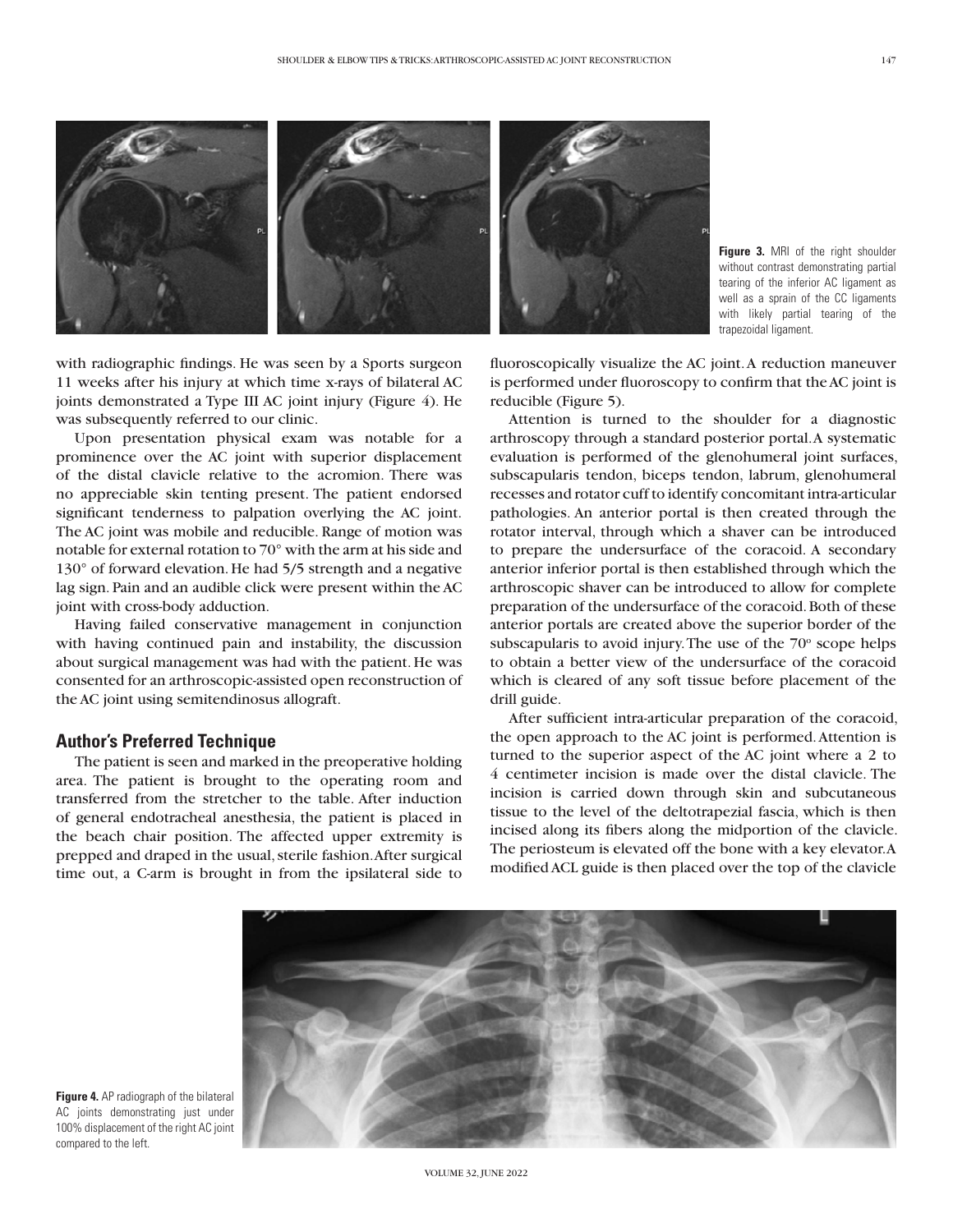



**Figure 6.** Intra-operative arthroscopic image demonstrating the suture button in place under the coracoid. There is a switching stick present posterior to the clavicle to make a passage for the graft posterior to the clavicle and medial to the coracoid.



**Figure 5.** Intraoperative fluoroscopy demonstrating reducibility of the AC joint.

and through the anterosuperior portal to the undersurface of the coracoid under direct arthroscopic visualization.

Next, a cannulated 3 mm drill bit is utilized to drill through the four cortices of the distal clavicle and coracoid. A nitinol wire is passed through the cannulated drill bit. Then, 2 Fiber Tapes placed into a suture button are loaded and shuttled from the anteroinferior portal through the drill holes utilizing the nitinol wire. The sutures are tagged and attention is then turned towards preparation of the allograft reconstruction.

Under direct arthroscopic visualization a switching stick is placed in a position posterior to the clavicle and medial to the coracoid (Figure 6). A dilator is placed over the switching stick to allow for passage of the allograft. A second pathway is created in a similar fashion with use of a switching stick in a position just anterior to the clavicle. These dilated soft tissue pathways are used to best recreate the position of the individual coracoclavicular ligaments without having to drill their positions through the distal clavicle. Shuttle sutures are placed through both portals and brought out through the anterior portal.

On the back table a semitendinosis allograft is prepared. After allowing the graft sufficient time to defrost, FiberLoop sutures are placed through both ends of the graft in a baseball stitch configuration. Then, with use of the shuttling sutures, the graft is shuttled from the posterior aspect of the clavicle around the medial aspect of the coracoid, laterally around the coracoid and through the anterior aspect of the clavicle. The proper position of the graft is then confirmed arthroscopically, with the graft seated over the coracoid button and against the undersurface of the coracoid.



Figure 7. Intra-operative arthroscopic image demonstrating the final position of the graft and suture button under the coracoid.